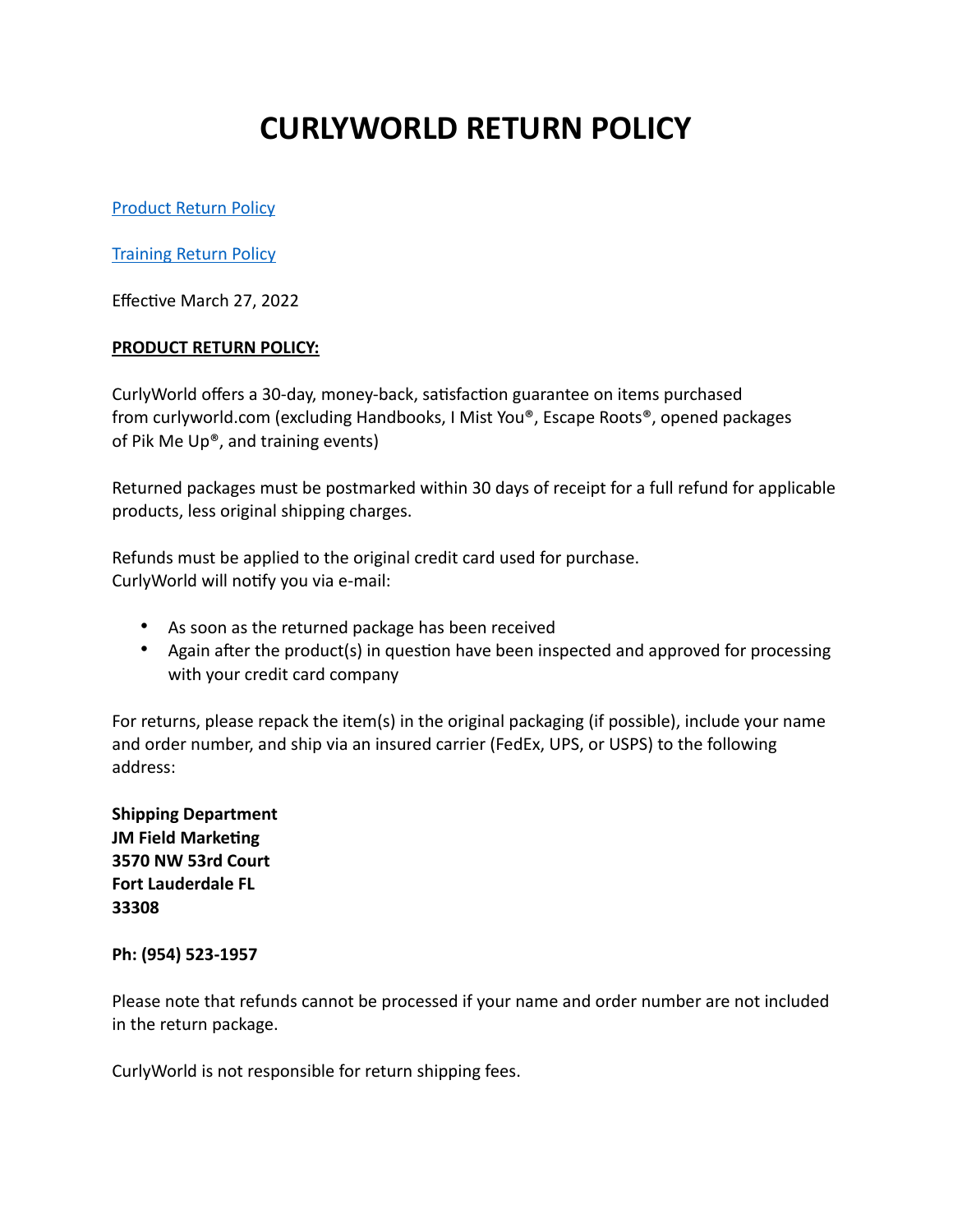Kindly note that the CURLYWORD RETURN POLICY IS ONLY APPLICABLE TO WEB ORDERS PLACED THROUGH [CURLYWORLD.COM](https://curlyworld-v2.herokuapp.com/products). This return policy also applies to International orders.

We are unable to accept returns of products purchased directly from our retail or salon partners. Please contact the original retailer or salon and refer to their company's return policy, to ensure appropriate handling.

As noted, you may return any item purchased from www.curlyworld.com, excluding:

- Opened Pik Me Up® packages
- Handbooks
- I Mist You®
- Escape Roots<sup>®</sup>

We closely monitor return activity for policy abuse and reserve the right to decline refunds if we have reasons to suspect misuse of our return policy (such as excessive returns, returns of empty or mostly used bottles, reseller activity and fraud).

#### <span id="page-1-0"></span>**TRAINING RETURN POLICY**

#### **Cancellation, Refunds and Rescheduling Policy**

All sales for training events are final. Refunds are only allowed in limited circumstances, as identified below. Before purchasing a training class or workshop, please carefully review the terms and conditions below.

#### **COVID-19 Cancellation Policy**

For classes or workshops, any individual who has tested positive for COVID-19 within fourteen (14) days of a registered class or workshop may cancel and request a refund or credit for a future class. To receive a credit or refund, you must cancel before the class date, attest to the fact of your positive test result, and provide supporting documentation for your positive test result.

CurlyWorld will not be responsible for travel expenses or any other expenses incurred by you or anyone else related to the training event or in connection with a positive COVID-19 test.

# **(Continued on next page)**